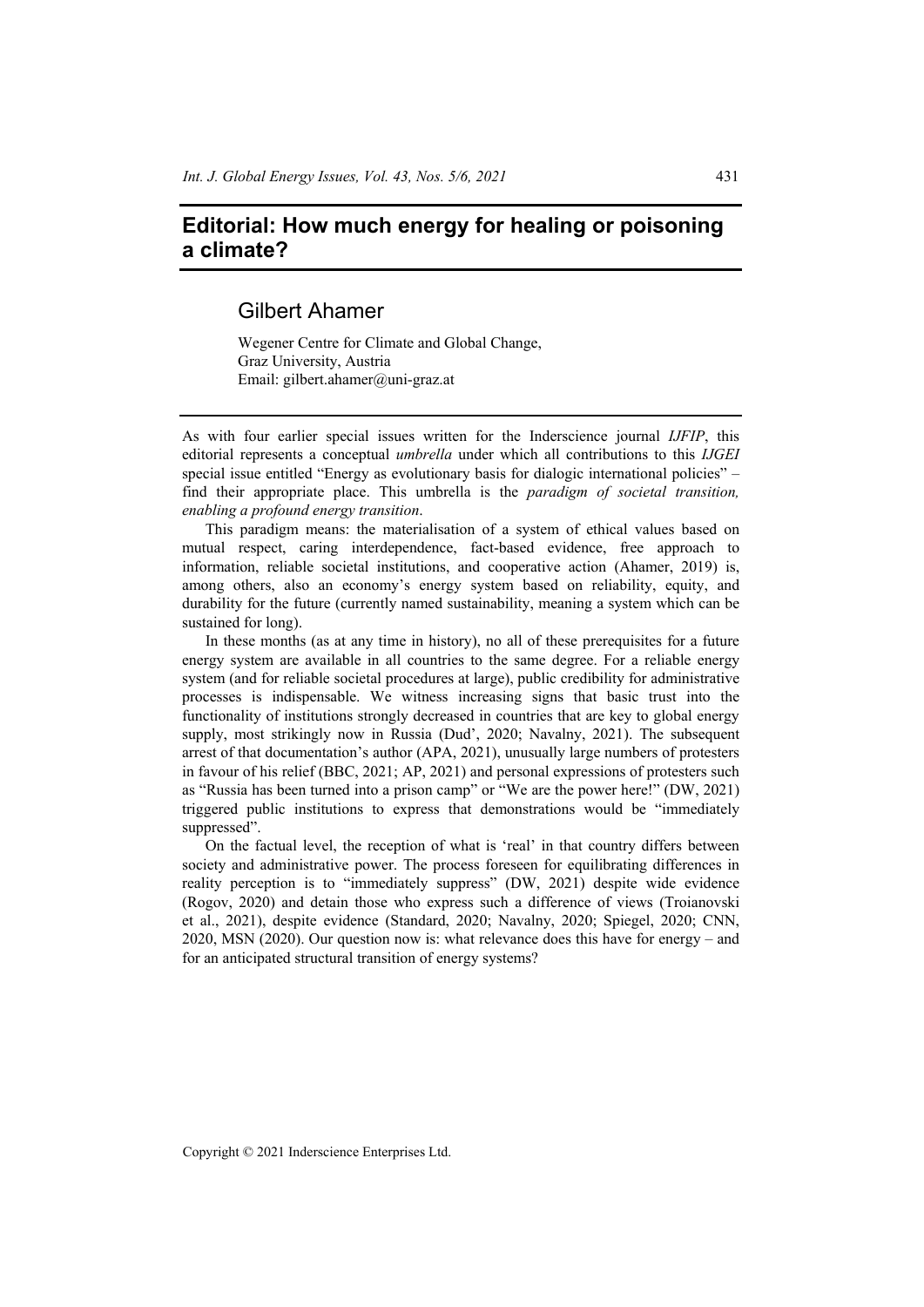Evolutionary, smooth and peaceful change of energy systems is posited to be highly necessary based on

- 1 General dynamic evolutionary principles (www.ahamer.com),
- 2 Maintenance of a desirable future for the planet (EU Green Deal, 2020), often named sustainability,
- 3 Operational and structural flexibility of energy-related (and other) institutions to adapt to shifting targets within energy policies and related administrative domains.

The present state of realpolitik in that large energy-producing country does not seem to favour these necessary transitions.

When speaking about the future, the perceptions of population about their future options are more important than past facts. While facts about the mentioned palace were known widely among population, the mentioned video allowed for more crystallised perceptions of the same facts by a population across all Russian cities and beyond. In its answer, the "power system" (vlast, in Russian) resorts to sheer force in the streets (Atlantic Council, 2021). From an outside viewpoint, this harsh reaction even amounts to irrational societal self-mutilation, when taking into account the generally quite high educational level within Russia. Some authors call this tactic even "bombing of Voronesh" (i.e., in response to damage suffered by the leadership class, you hit your own people, especially the weakest) (Saprykin, 2015).

How can an administrative system still preserve its imposed view, even after having lost dozens of percentage points (Zeit, 2019; FAZ, 2018) in public acceptance? The highly informative and well-structured collection of authentic Russian sources dekoder.org suggests that "it is well known that democratisation processes are directly related to access to information and to whether people have the opportunity to weigh up alternatives" (Albats and Davydow, 2015). And "propaganda works when it speaks to the very essence of the collective consciousness". On Russian parallel worlds, Pushkin (1879–1917) during his time remarked so aptly: "It is so easy to cheat on me – and I like to cheat myself so much!" (Travin, 2016, 2018).

Some observers of Russian real-world politics (Korostikov, 2017) see a "honey badger strategy", namely audaciously attacking other animals even when being visibly weaker than the attached – that author compared the actually feeble economic weight of Russia with the EU or USA. One year earlier, the political scientist Sergei Medvedev (laureate of the Pushkin House Prize, a political scientist at the Higher School of Economics in Moscow, but chased from there in the meantime) noticed that Russia exports one thing above all in addition to oil and gas: *fear* (Medvedev, 2016; Franke, 2017). With this export good, this actually weak country appears omnipotent to Western countries (Umland, 2004). Meanwhile, the fog veiling such Russian strategies "is gradually clearing; the opponents learn to recognise Moscow's moves and even to predict, the effectiveness of the method decreases. It is becoming routine for Western intelligence services to track down trolls and hackers. Politicians who are accused of having ties to Moscow drop out of the race earlier and earlier and receive fewer and fewer votes" (Korostikov, 2017).

However, substantial economic (or even political) success is not brought to a country by such strategy (Frolov, 2020; Bershidsky, 2020, Baev, 2020), neither by election fraud (Shpilkin, 2020) or continued disinformation (EUvsDisInfo, 2021; Polyakova and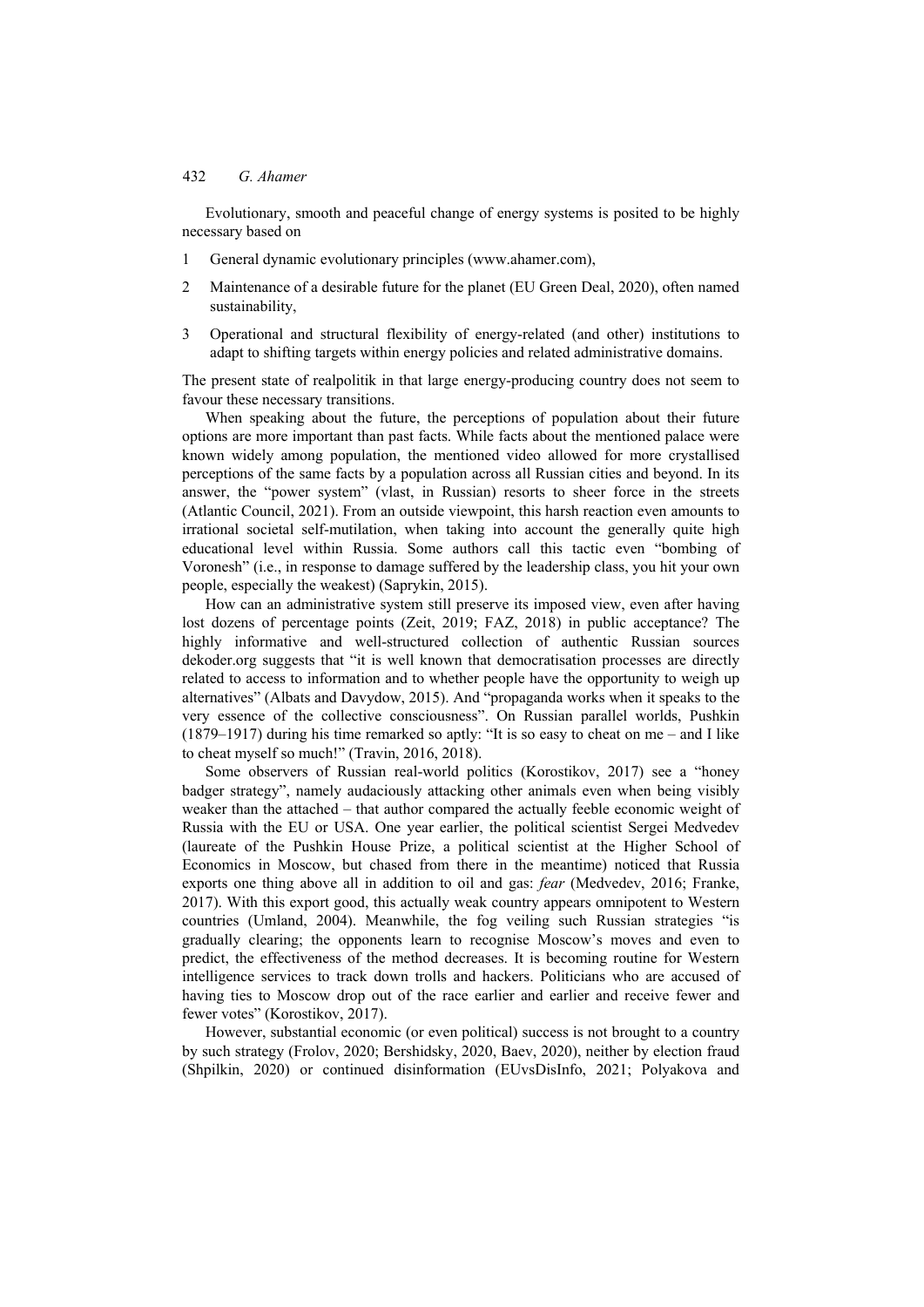## *Editorial* 433

Fried, 2020). Last week's diagnosis by the European Union representative Borrell (FAZ, 2021) was that it looks like "that Russia is progressively *decoupling from Europe* and viewing *democratic values as an existential threat*".

The above analysis shows that *flexibility* of present-day societal institutions in Russia might *not exist*. At least not to a sufficient degree to facilitate an *energy transition*.

Even if single communication events take place with a focus on energy do take place, such as the Moscow energy conference in mid-December (Skolkovo, 2020), the overall functionalities in the Russian politico-socio-institutional system do not favour necessary change (BPB, 2018; OVD, 2017) based on insight.

Even if presently much *energy is invested in healing the climate*, until now too much energy got invested in poisoning the same climate of trust – which amounts to any economy's true basis.

As a result, clear but respectful language and proactive clarifications should be the method of choice (Atlantic Council, 2020: 16-19). This special issue analyses to which degree energy transition is already successfully implemented in other countries around the globe.

## **References**

- Ahamer, G. (2019) *Mapping Global Dynamics Geographic Perspectives from Local Pollution to Global Evolution*, Springer, Dordrecht. Available online at: https://www.springer.com/de/ book/9783319517025.
- Albats, Y. and Davydow, I. (2015) *Propaganda wirkt, wenn sie auf vorbereiteten Boden fällt*. Available online at: https://www.dekoder.org/de/article/propaganda-wirkt-wenn-sie-aufvorbereiteten-boden-faellt.
- AP (2021) *3,000 arrested at protests demanding Navalny's release*. Available online at: https://apnews.com/article/vladimir-putin-moscow-arrests-europe-russia-56e06f50eab494213d 09346a5d9b4e69.
- APA (2021) *Regimekritiker in Russland festgenommen*. Available online at: https://www.msn.com/de-at/nachrichten/ausland/putin-kritiker-nawalny-in-russland-festgeno mmen/ar-BB1cP0dJ?ocid=entnewsntp.
- Atlantic Council (2020) *How the West should deal with Russia*. Atlantic Council, by Daniel Fried and Alexander Vershbow. Available online at: https://www.atlanticcouncil.org/ wp-content/uploads/2020/11/How-the-West-should-deal-with-Russia-PDF.pdf.
- Atlantic Council (2021) *Navalny, Putin, and the future of Russia*. Available online at: https://www.atlanticcouncil.org/event/navalny-putin-and-the-future-of-russia/.
- Baev, P.K. (2020) 'Putin at Loss About Connecting With New US Leadership', *Eurasian Daily Monitor*. Available online at: https://jamestown.org/program/putin-at-loss-about-connectingwith-new-us-leadership/.
- BBC (2021) *Alexei Navalny: 'More than 3,000 detained' in protests across Russia*. Available online at: https://www.bbc.com/news/world-europe-55778334.
- Bershidsky, L. (2020) 'Russia's New Guerilla Media Are Going After Putin', *Bloomberg*, 14.12.2020. Available online at: https://www.bloombergquint.com/gadfly/russia-s-guerillamedia-are-beating-up-on-putin.
- BPB (2018) *Das Justizsystem Russlands* [Russia's judicial system]. Available online at: http://www.bpb.de/internationales/europa/russland/47954/justizsystem.
- CNN (2020) *Russian opposition leader Alexey Navalny dupes spy into revealing how he was poisoned*. Available online at: https://edition.cnn.com/2020/12/21/europe/russia-navalnypoisoning-underpants-ward/index.html.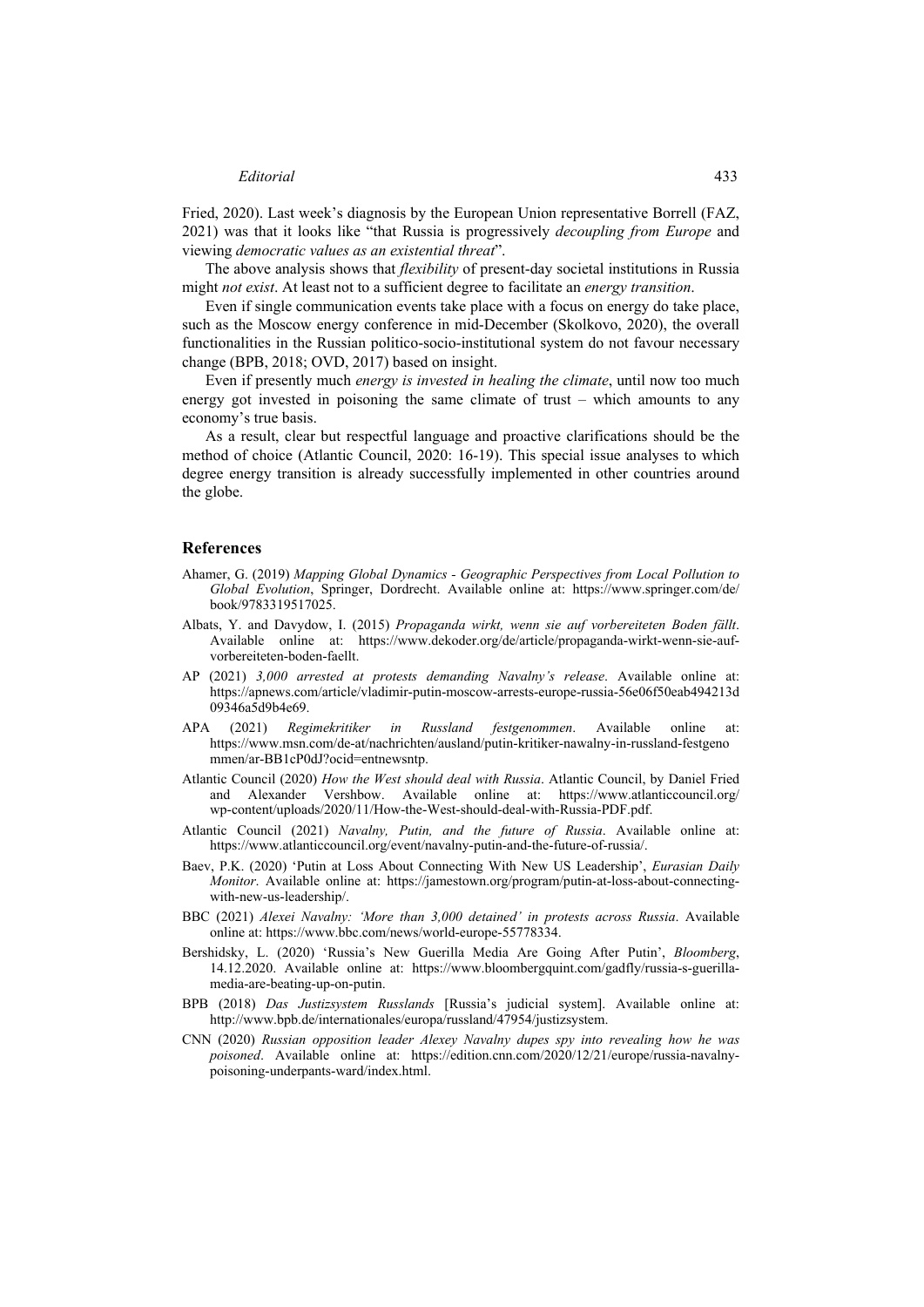- Dud', Y. (2020) *Interview with Alexey Navalny*. Available online at: https://www.youtube.com/ watch?v=vps43rXgaZc.
- DW (2021) *Russia: Police detain thousands at pro-Navalny protests*. Available online at: https://www.dw.com/en/russia-police-detain-thousands-at-pro-navalny-protests/a-56321592.
- EU Green Deal (2020) *A European Green Deal Striving to be the first climate-neutral continent*. Available online at: https://ec.europa.eu/info/strategy/priorities-2019-2024/european-greendeal\_en.
- EUvsDisInfo (2021) *Desinformation im Jahr 2020: die peinlichsten Momente*. Available online at: https://euvsdisinfo.eu/de/desinformation-im-jahr-2020-die-peinlichsten-momente/.
- FAZ (2018) *Vertrauen der Russen in Putin sinkt*. Available online at: https://www.faz.net/aktuell/ politik/ausland/vertrauen-in-wladimir-putin-sinkt-laut-aktueller-umfrage-15827468.html.
- FAZ (2021) *Das Verhältnis, das in Trümmern liegt*. Available online at: https://www.faz.net/ aktuell/politik/ausland/russland-und-die-eu-das-verhaeltnis-das-in-truemmern-liegt-17187753.html.
- Franke, T. (2017) *Russian Angst: Einblicke in die postsowjetische Seele*, Edition Körber, Hamburg.
- Frolov, V. (2020) Tschüss, Russki Mir?! Russlands neues Konzept der »strategischen Zurückhaltung« im postsowjetischen Raum. *Russland-Analysen*, Nr. 394, 20.11.2020, p. 18-21, Available online at: https://www.laender-analysen.de/russlandanalysen/394/RusslandAnalysen394.pdf.
- Korostikov, I. (2017) *Die Honigdachs-*Strategie. Available online at: https://www.dekoder.org/de/ article/aussenpolitik-honigdachs-beziehung-westen-eu.
- Medvedev, S. (2016) *Exportgut Angst* [Export good fear]. Available online at: https://www.dekoder.org/de/article/aussenpolitik-angst-beziehung-westen.
- MSN (2020) *Nawalny: "Ich habe meinen Mörder angerufen. Er hat gestanden"*. Available online at: https://www.msn.com/de-at/nachrichten/other/nawalny-ich-habe-meinen-m%C3%B6rderangerufen-er-hat-gestanden/ar-BB1c6VzX.
- Navalny (2020) Я позвонил своему убийце. Он признался [I called my killer. He admitted]. With English-language subtitles, Available online at: https://www.youtube.com/watch? v=ibqiet6Bg38&feature=youtu.be. Achieved 28 million views until 10.2.2021, and over 95% positive ratings. Last viewed on 20.2.2021
- Navalny (2021) *A palace for Putin. The history of the biggest bribe*. With English-language subtitles, Available online at: https://www.youtube.com/watch?v=ipAnwilMncI, Achieved 111,111,111 views until 10.2.2021, and over 95% positive ratings. Last viewed on 20.2.2021.
- OVD (2017*) Repressionen gegen Teilnehmer der Anti-Korruptions-Aktion vom 26*. März 2017. Available online at: https://ovdinfo.org/articles/2017/04/24/repressionen-gegen-teilnehmerder-anti-korruptions-aktion-vom-26-marz-2017.
- Polyakova, A. and Fried, D. (2020) *Democratic Offense Against Disinformation*. Center for European Policy Analysis (CEPA), Available online at: https://cepa.org/democratic-offenseagainst-disinformation/.
- Rogov, K. (2020) Das Unterhosen-Gate. Available online at: https://www.dekoder.org/de/article/ nawalny-vergiftung-enthuellung-fsb.
- Saprykin, Y. (2015) *Das Woronesh-Syndrom*. Available online at: https://www.dekoder.org/de/ article/das-woronesh-syndrom.
- Shpilkin, S. (2020) Wahlfälschung auf Rekordniveau. Available online at: https://www.dekoder.org/de/article/schpilkin-verfassungsaenderung-abstimmung-anomalien.
- Skolkovo (2020) *EU-Russia Climate Conference*. Organised by the European Commission and the Skolkovo Moscow School of Management. Available online at https://www.skolkovo.ru/ programmes/eu-russia-climate-conference/broadcast/.
- Spiegel (2020) 'Wie Nawalny seinen Attentäter hereinlegte und zum Reden brachte', *Der Spiegel, German Weekly Magazine*. Available online at: https://www.spiegel.de/politik/ ausland/alexej-nawalny-legte-seinen-attentaeter-herein-und-brachte-ihn-zum-reden-a-5f55fac2-0180-4dc7-86c0-deb97afe3088.